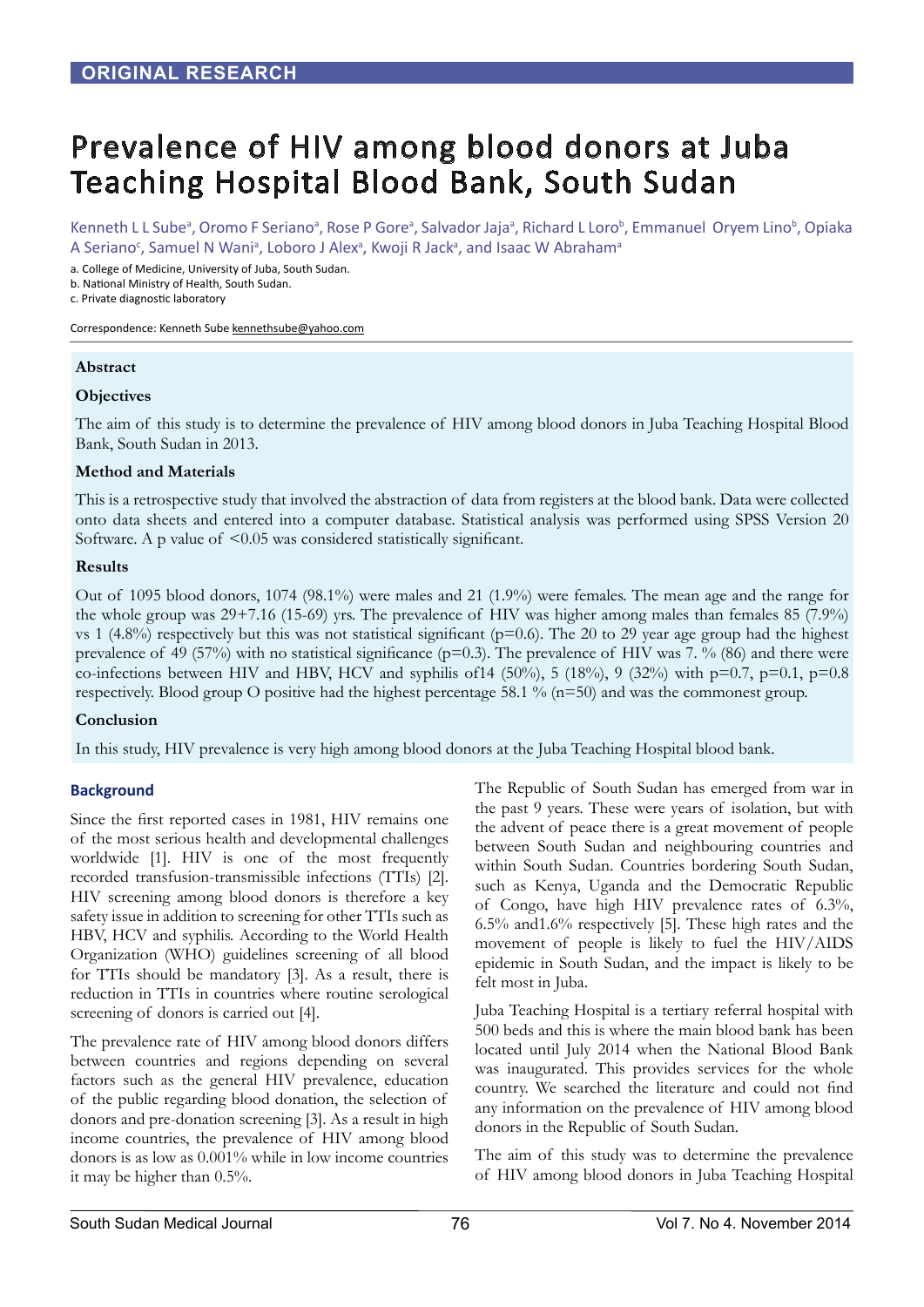Blood Bank.

## **Method and materials**

This is a retrospective study involving analysis of blood donors' records in the blood bank of Juba Teaching Hospital from June to August 2013. These two months were randomly selected from the twelve months of the year.

From the records demographic data (age and sex), transfusion transmissible infections test results (HIV+ve/-ve, HBsAg+ve/-ve, HCV+ve/-ve, and syphilis serology +ve/-ve) and blood group results  $(A, B, AB, O, and Rhesus +ve/~ve)$  of the donors were abstracted. HIV, HBsAg, HCV and VDRL/Syphilis were tested using Uni-Gold (Trinity Biotech Plc-Ireland), HBsAg (Cypress diagnostic-Belgium) dipstick, Anti-HCV (Cypress diagnostic-Belgium) dipstick, and VDRL (Cypress diagnostic-Belgium) dipstick respectively. Antisera (Cypress diagnostic-Belgium) was used to identify respective blood groups. Out of 1195 blood donors, only 1079 had a complete set of variables in the records, and so were included in the analysis.

Ethical clearance was obtained from the Ethical Committee of the National Ministry of Health.

Data were collected onto data sheets and then entered into a computer database. Statistical analysis was performed using SPSS Version 20 Software. A p-value of <0.05 was considered statistically significant. Descriptive statistics were used to summarize the data in the form of means, medians, standard deviation and frequencies. Results are displayed in tables and a pie chart. Chi-square test was used to determine associations of categorical variables. A p-value <0.05 is regarded as statistically significant.

### **Results**

Of the 1095 blood donors in this study, 1074 (98.1%) were males and 21 (1.9%) females. The mean age for the range for the whole group was  $29+7.16$  (15-69) years: for males it was 29.1+7.18 (15-69) years while for females it was 26.9+5.79 (18-45) years.

The prevalence of HIV in males was 85/1074 (7.9%) and in females 1/21  $(4.8\%)$ , p=0.6 with the age group 20-29 years with highest prevalence (4.5%) see Table 1. In the sub-population with TTIs there were  $86/420(20%)$  HIV+ve, 195/420 (47%) HBsAg+ve, 34/420 (8%) HCV+ve, and 105/420 (25%) VDRL+ve blood donors as illustrated in Table 2 and Figure 1.

**Table 1. Distribution of HIV status (number and %) by age groups of blood donors**

|                     | <b>Age Group (Years)</b> |                   |                                           |  | Total |
|---------------------|--------------------------|-------------------|-------------------------------------------|--|-------|
| <b>HIV positive</b> | < 19                     | 20-29 30-39 40-49 |                                           |  |       |
| p-Value             | 5(0.5%)                  |                   | 49 24 8 86<br>(4.5%) (2.2%) (0.7%) (7.9%) |  |       |
|                     | 0.9                      |                   |                                           |  |       |

**Table 2. Distribution of TTIs by sex among blood donors**

|               | HIV +ve     | HBsAg+ve     | HCV+ve       | <b>VDRL+ve</b> | <b>Total</b> |
|---------------|-------------|--------------|--------------|----------------|--------------|
| <b>Male</b>   | 85<br>(99%) | 193<br>(99%) | 34<br>(100%) | 102<br>(97%)   | 414          |
| <b>Female</b> | 1(1%)       | 2(1%)        | O            | 3(3%)          | 6            |
| Total         | 86          | 195          | 34           | 105            | 420          |

**Table 3. Distribution of blood groups among blood donors**

| <b>Blood group</b> | <b>Frequency</b> | Percentage (%) |
|--------------------|------------------|----------------|
| A+ve               | 270              | 24.7           |
| A-Ve               | 2                | 0.2            |
| B+Ve               | 179              | 16.3           |
| <b>B-Ve</b>        | 0                | 0              |
| AB+Ve              | 21               | 1.9            |
| AB-Ve              | 0                | 0              |
| $O+Ve$             | 614              | 56.1           |
| $O-Ve$             | 9                | 0.8            |



Figure 1. Distribution (percent) of HIV, HBV, HCV and syphilis among blood donors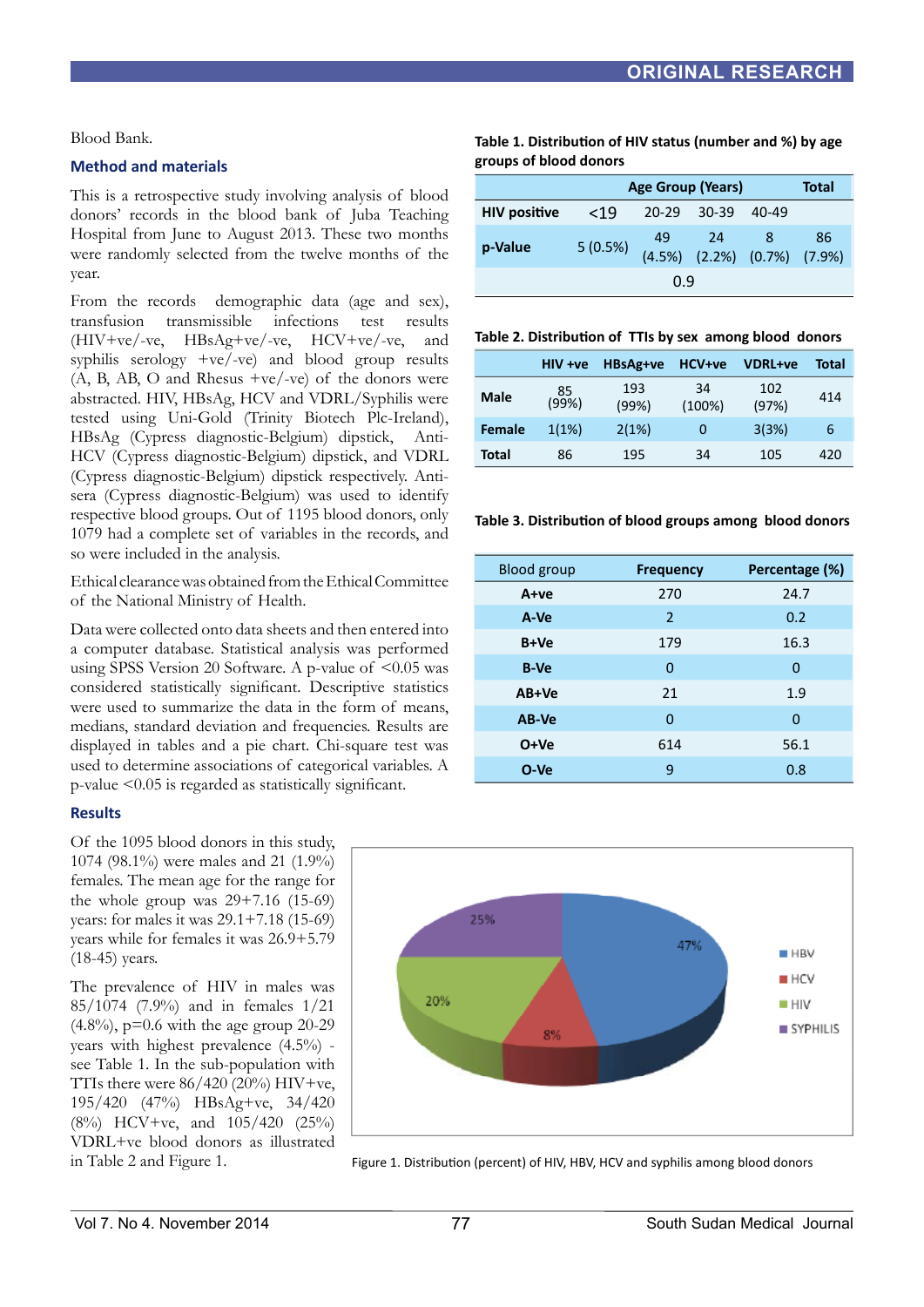| <b>Blood Groups</b>           |          |                |            |             |          | <b>Total</b> |            |            |           |
|-------------------------------|----------|----------------|------------|-------------|----------|--------------|------------|------------|-----------|
|                               | $A+Ve$   | A-Ve           | B+Ve       | <b>B-Ve</b> | AB+Ve    | AB-Ve        | $O+Ve$     | O-Ve       |           |
| <b>HIV</b><br><b>Positive</b> | 18 (21%) | 0(0%)          | 15 (17.4%) | 0(0%)       | 3(3.5%)  | 0(0%)        | 50 (58.1%) | 0(0%)      | 86 (100%) |
| <b>HIV</b><br><b>Negative</b> | 252(25%) | 2(0.2%)        | 165(16.4%) | $0(0\%)$    | 18(1.8%) | 0(0%)        | 563(55.8%) | $9(0.9\%)$ | 1009      |
| <b>Total</b>                  | 270      | $\overline{2}$ | 180        | $\mathbf 0$ | 21       | 0            | 613        | 9          | 1095      |
| p-Value                       |          |                |            | 0.7         |          |              |            |            |           |

**Table 4. Distribution of HIV status by blood groups of blood donors.**

Among the blood groups of the donors, blood group O positive had the highest percentage in the whole population ( $n=614$ ; 56.1%) - see Table 3 - and of those infected with HIV ( $n=50$ ; 58.1%) and the least were O negative with  $(n=0)$  with  $p=0.7$  as shown in Table 4.

There was no A negative, B negative and AB negative among the blood donors. There were co-infections between HIV and HBV, HCV and syphilis of 14 (50%), 5 (18%) and 9  $(32\%)$  with p-values of 0.7, 0.1, 0.8 respectively.

### **Discussion**

The first case of HIV/AIDS in the Republic of Sudan was reported in 1986 before the independence of South Sudan. The Sudan National AIDS Control Programme (SNAP) was established in 1987 [6]. While the demand for blood products will continue to be high because of the need of blood in surgical, obsterical, medical and other conditions, HIV poses an immense challenge to transfusion medicine in regions of the world where the quality of blood can not be garanteed. Hence for the safety of blood and its products, strategies to select appropriate blood donors are imporant and all donated blood should be tested for HIV and other transfusion transmissible infections.

The prevalence of HIV among blood donors in this study was 7.9% which is very high. This is higher than studies conducted in Nigeria which report HIV prevalence rates ranging from 0.45% to 7.7% [7]. Also studies conducted in Ethiopia show levels between 3.5% to 5% as reported by Ethiopian Federal Ministry of Health. Other studies in Ethiopia have however reported very high prevalence rates of 16.7% [8], 10.6% and 11.9% [9]. In Ghana a prevalence rate of 3.5% [10] has been reported.

The prevalence of HIV is high in South Sudan mainly because most, if not all, blood donors are family replacement donors rathar than voluntary donors. Schneiber and Busch 1996 [11] assert that commercially remunerated blood and family replacement blood donation are more likely to transmit TTIs than voluntary donors. Indeed the majority of blood donors in sub-Saharan Africa are family replacement donors who have a higher risk for TTIs [12, 13].

In this study there were fewer female blood donors than

male donors. Other African studies have shown low female blood donor percentage [14, 15]. This observation has also been reported in many studies done in Asia [16]. Low blood donation by women is attributed to cultural beliefs in South Sudan that women should not donate blood because of the monthly blood loss that occurs during menses. Hence the few who donate blood are those forced to do so when male relatives or friends are not available to donate blood for relatives requiring blood products. There is no scientific basis for this belief, so potential female blood donors should be encouraged to donate blood. This can be achieved by increasing public awareness through the mass media, civil societies, community based organizations, religious leaders, community leaders, women groups, etc. The recruitment and training of more female staff will also encourage more women to come forward and donate blood.

In this study HIV contributes 20% (86) of all TTIs. This percentage is a higher than in the study by Azene *et al*  in Ethiopia who reported the contribution of HIV to all TTIs to be 11.7%. The most affected age group was the 20-29 years group (n=49, 57%) of all HIV positive donors, although this was not satistically significant  $(p=0.9)$ . This is similar to an Ethiopian study where 58.2% of HIV positive blood donors were in the 20-29 years age group [17]. The difference with our study is that it was much larger and covered a period of 4 years.

Co-infection between HIV and the other TTIs does occur since they have the same mode of transmission namely: sexual intercourse, mother to child, and blood transfusion. Barth *et al* [18] noted that the prevalence rates of HBsAg+ve and HCV+ve among HIV positive donors were 15% and 7% respectively. These figures are less than in our study (50% and 18%) which may be due to the fact that our sample size is smaller.

Even though blood group O positive is the most infected and commonest blood group, statistically, it is not significant ( $p=0.7$ ). This may be due to blood group O being a universal donor and so is easily used as a replacement donor.

#### **Recommendations**

In consideration of the results of this study, we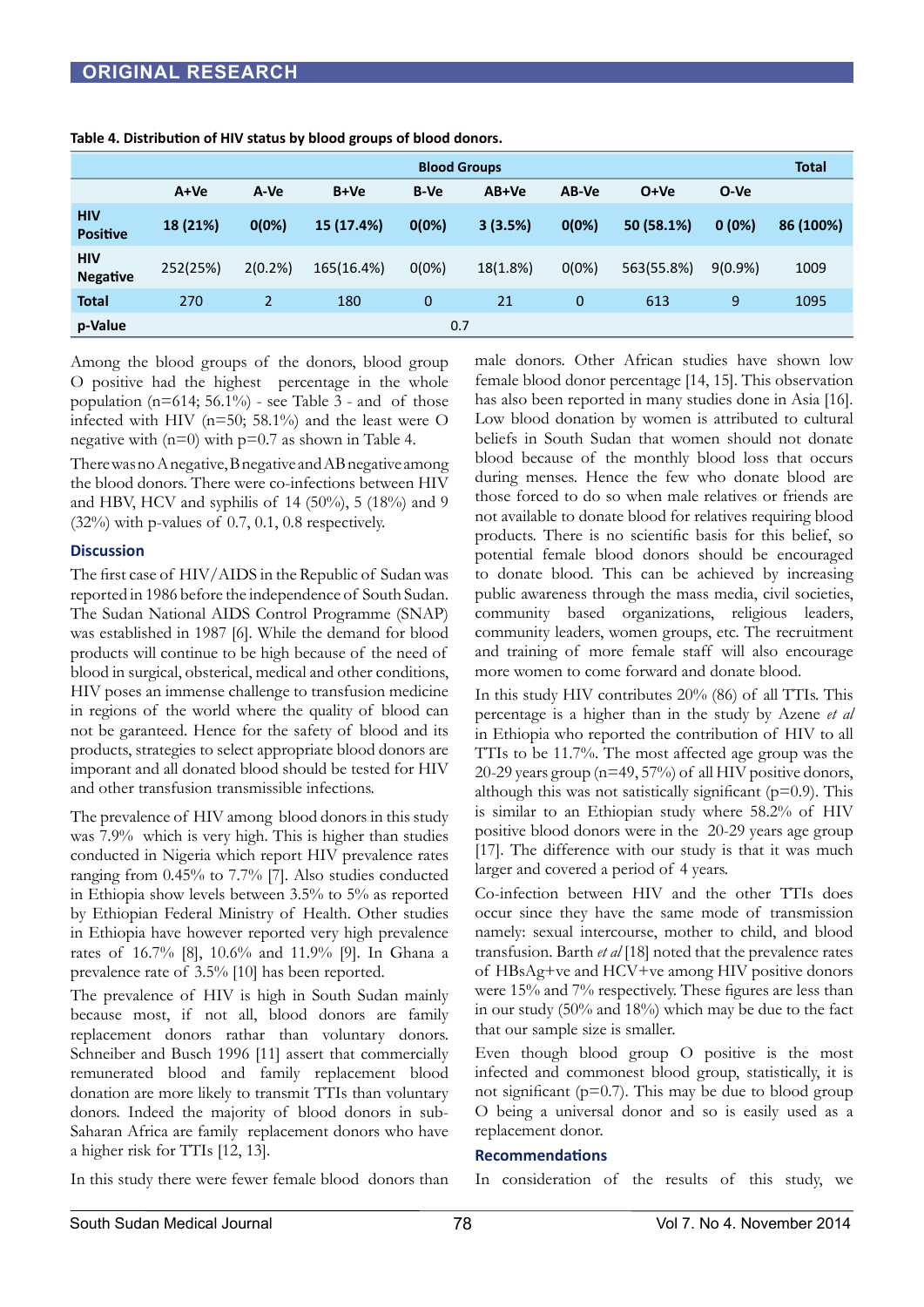recommend strenghtening of the health system as well as increasing public awareness towards encouraging more voluntary donors than family replacements. Health Education should focus on changing sexual behaviours of youth so as to have an impact in reducing prevalence of HIV among blood donors.

A study is needed to determine the distribution of blood groups among the population.

There is a need to monitor the trends in the prevalence of HIV and other TTIs among blood donors over time and to institute strategies to reduce these infections.

## **Limitations of the study**

- 1. Data were collected during only 2 months in the year, and from only one blood bank.
- 2. There were no data on the selection of donors (presumed to be family replacement donors) or their level of education.

## **Acknowledgements**

We are grateful to the director of Juba Teaching Hospital, Dr Wani Lolik, for allowing us to conduct this study at the hospital, and to the director of Laboratories, Mr Charles Mazinga and his colleagues for permitting us to collect data from the blood bank registration book.

## **Conflicts of interest**

None.

## **Contributors**

All members participated and contributed equally in this research varying from literature review, questionnaire design, data collection, entry and statistical analysis, and typing, discussing and reviewing the manuscript.

### *References*

- 1. UNAIDS The Global HIV/AIDS Epidemic. August 2014. Fact Sheet http://www.unaids.org/en/resources/ campaigns/globalreport2013/factsheet
- 2. Lange JM, Van den Berg H, Dooren LJ, Vossen LM, Kuis W, Goudsmit J. HTLV III/LAV infection in nine children infected with a single plasma donor: clinical outcomes and recognition patterns of viral proteins. *J Infect Dis* 1986 154:171-4. http://www.ncbi.nlm.nih.gov/pmc/articles/ PMC3284103
- 3. World Health Organization. Screening donated blood for transfusion-transmissible infections: recommendations. Geneva: WHO. 2009. http://www.ncbi.nlm.nih.gov/ books/NBK142990
- 4. Chiavetta JA, Escobar M, Newman A, He Y et al. Incidence and estimated rates of residual risk for HIV, hepatitis C, hepatitis B and human T-cell lymphotropic viruses in blood

donors in Canada, 1990–2000. Canadian Med. *Assoc. J . Oct*  14, 2003; 169(8): 767-773. http://www.ncbi.nlm.nih.gov/ pmc/articles/PMC203278/pdf/20031014s00018p767.pdf

- 5. UNAIDS. HIV/AIDS in Sub-Saharan Africa, Country Statistics, revised January 2012/Fact Sheet(Accessed on12/7/2014): UNAIDS (www.unaids.org/en/ regionscountries/countries)
- 6. Sudan National AIDS Council, Republic of Sudan. n.d. National strategic plan and sectoral plans on HIV/AIDS, 2004-2009. http://www.fmoh.gov.sd/English/St\_Plan/ doc/strategic%20plan%20and%20sectoral%20plans%20 on%20HIV-AIDS.pdf
- 7. Aleruchi O, Peterside NF, Ezekoye CC. Seroprevalence Of HIV Infection among Blood Donors At The University Of Port Harcourt Teaching Hospital, Rivers State, Nigeria: *Global Journal for Biology, Agriculture and Health Sciences* 2014. (2):1-7 http://www.gifre.org/admin/papers/gjbahs/1-7- HIV%20-vol-3-2-gjbahs.pdf
- 8. Rahlenbeck SI, Yohannes G, Molla K, Reifen R, Assefa A. Infection with HIV, syphilis and hepatitis B in Ethiopia: a survey in blood donors. *Int J STD AIDS.* 1997. 8(4):261-4. (PubMed)
- 9. Assefa A, Rahlenbeck S, Molla K, Alemu S. Seroprevalence of HIV-1 and syphilis antibodies in Gondar, Ethiopia, 1989-1993. *Acquir Immune Defic Syndr.* 1994. 7(12):1282-5. (PubMed)
- 10. Ampofo W, Nii-Trebi N, Ansah J, Abe K, Naito H, Aidoo S, Nuvor V, Brandful J, Yamamoto N, Ofori-Adjei D, Ishikawa K. Prevalence of Bloodborne infectious Diseases in blood donors in Ghana. *J Clin Microbiol* 2002. 40:3523- 5(Pubmed) http://www.ncbi.nlm.nih.gov/pmc/articles/ PMC130790/pdf/0732.pdf
- 11. Schneiber GB, Busch M. The risk of transfusion transmitted viral infection. *N. Engl. J. Med.* 1996. 334 (1685). http://www.eurosurveillance.org/ViewArticle. aspx?ArticleId=518
- 12. Moore A, 1Guillermo H, Nyamongo J, *et al.* Estimated risk of HIV transmission through blood transfusion in Kenya. *Lancet;* 2001. 358:657–660 http://www.ammtac.org/ data/images/fckeditor/file/Blood%20donors%20in%20 Kenya.pdf
- 13. Bates I, Mnyasi G, Medina A. Reducing replacement donors in Africa: challenges and affordability. *Transfus Med;* 2007. 17(6):434–442. http://www.ammtac.org/data/images/ fckeditor/file/Blood%20donors%20in%20Kenya.pdf
- 14. Dessie A, Abera B, Wale F. Seroprevalence of major bloodborne infections among blood donors at Felege Hiwot referral hospital, northwest Ethiopia. *Ethiop J Health Dev;* 2007. 21(1):68-69 http://ejhd.uib.no/ejhd-v21-n1/68\_69\_ EJHD\_Vol\_21-168\_69\_EJHD\_Vol\_21-1.pdf